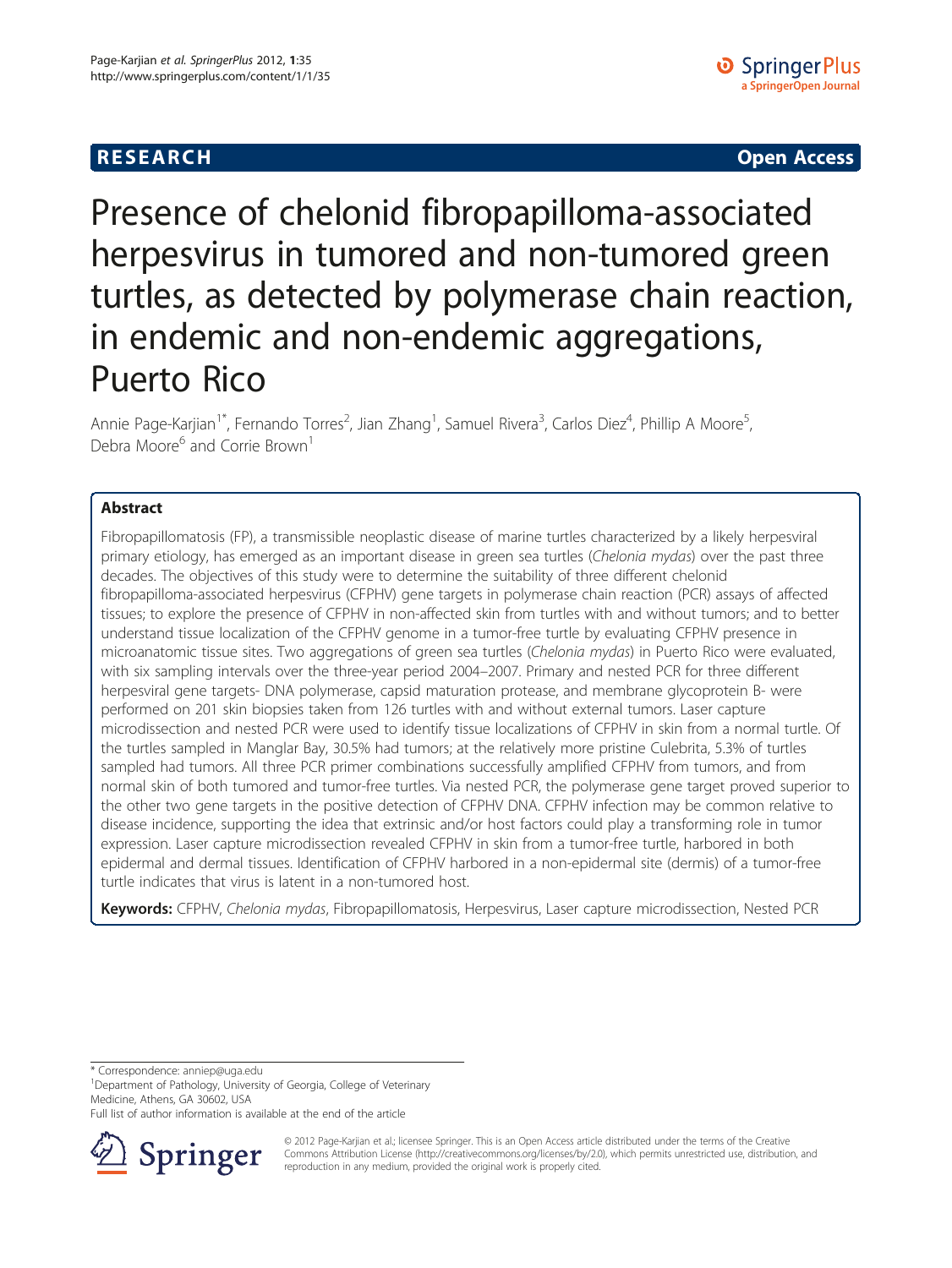# Background

Fibropapillomatosis (FP) is a transmissible neoplastic disease of marine turtles that is characterized by a variable number of cutaneous and conjunctival growths, with occasional appearance in visceral organs. The tumors often cause affected animals to become debilitated by hampering feeding and movement, obscuring vision, or in the case of visceral tumors, leading to organ failure ([Balazs 1986](#page-6-0); [Herbst 1994; Jacobson et al. 1989](#page-7-0); [Quackenbush et al. 1998](#page-7-0); [Smith & Coates 1938\)](#page-7-0). Over the past three decades, FP has emerged as an important disease in green sea turtles (Chelonia mydas), and is potentially threatening to their survival. Recent studies show that FP disease prevalence is now declining in Hawaiian green turtle populations; however FP prevalence in green turtles in Florida seems to be more stable ([Cha](#page-6-0)[loupka et al. 2009; Foley et al. 2005](#page-6-0)). Better understanding of the causation, pathogenesis, and diagnosis of marine turtle FP could help greatly in control efforts against this devastating disease.

The typical histologic description of FP includes papillary epidermal hyperplasia supported by broad fibrovascular stalks, with a varying ratio of epidermal to dermal proliferation ([Herbst 1994](#page-7-0)). Papillomas are characterized by proliferating epidermis with little or no underlying dermal involvement; lesions composed predominantly of proliferating dermal components with a relatively normal overlying epidermis are characterized as fibromas. Fibropapillomas are thus classified as masses in which hyperplasia is observed in both epidermis and dermis ([Herbst 1994\)](#page-7-0). Visceral tumors are typically identified as fibromas, myxofibromas, or fibrosarcomas [\(Norton et al.](#page-7-0) [1990](#page-7-0); Work et al. [2004](#page-7-0)). Visceral tumors tend to develop late in the course of disease, and are generally perceived as a more chronic lesion [\(Harshbarger 1991;](#page-6-0) [Herbst](#page-7-0) [1994](#page-7-0); [Herbst et al. 1999](#page-7-0); [Jacobson et al. 1989; Lucke](#page-7-0) [1938](#page-7-0)).

The etiologic agent most often associated with FP is an alphaherpesvirus, designated chelonid fibropapillomaassociated herpesvirus (CFPHV). This virus has been partially sequenced but to date has resisted isolation attempts ([Greenblatt et al. 2005;](#page-6-0) [Herbst et al. 2004\)](#page-7-0). The consistent association of this virus with FP tumors, either via polymerase chain reaction (PCR) or demonstrated through in situ hybridization, as well as effective disease transmissibility using cell-free tumor extracts, have resulted in a commonly perceived causal associative link ([Herbst et al. 1995](#page-7-0); [Herbst et al. 2004; Kang et al. 2008](#page-7-0); [Lackovich et al. 1999; Lu et al. 2000](#page-7-0); [Quackenbush et al.](#page-7-0) [2001](#page-7-0)). However, the virus has been shown to be present, either serologically or through molecular techniques, in some normal animals. This raises the possibility that there are additional factors – ecologic, immunologic, or microbial – involved in disease development ([Herbst](#page-7-0) [et al. 2008; Lackovich et al. 1999; Lu et al. 2000](#page-7-0); [Quack](#page-7-0)[enbush et al. 2001](#page-7-0)).

Identification of CFPHV deoxyribonucleic acid (DNA) in sea turtle tissues has been accomplished by various techniques, including PCR and in situ hybridization ([Herbst et al. 1999; Kang et al. 2008](#page-7-0); [Lackovich et al.](#page-7-0) [1999](#page-7-0); [Lu et al. 2000](#page-7-0); [Quackenbush et al. 1998](#page-7-0); [Quacken](#page-7-0)[bush et al. 2001](#page-7-0)). CFPHV DNA has been isolated from the following tissues: cutaneous tumors (i.e., fibropapillomas), tumors on the serosal surfaces of lungs, esophageal mucosa, and trachea (i.e. fibromas), scar tissue where an FP tumor was previously removed, and nontumored tissues- skin, lungs, kidney, heart, spleen, liver, brain, periorbital tissue, conjunctiva, ovary, testis, tongue, gall bladder, intestine, urinary bladder, thyroid ([Herbst et al. 1999](#page-7-0); [Jacobson et al. 1989](#page-7-0); [Kang et al.](#page-7-0) [2008](#page-7-0); [Lackovich et al. 1999](#page-7-0); [Lu et al. 2000](#page-7-0); [Quackenbush](#page-7-0) [et al. 1998; Quackenbush et al. 2001](#page-7-0)).

The sloughing of virally infected epidermal cells from a diseased turtle into the surrounding environment is considered a source of viral shedding. Thus FP tumors are suggested to undergo viral shedding, as evidenced by the presence of CFPHV-associated intranuclear viral inclusions within cells of the epidermal strata germinativum and spinosum of some cutaneous tumors ([Jacobson](#page-7-0) [et al. 1989; Jacobson et al. 1991](#page-7-0); [Lackovich et al. 1999](#page-7-0)). In one study, the high prevalence of CFPHV glycoprotein H antibodies in a green turtle population with 0% tumor prevalence suggests that robust antibody responses to natural infection may develop independently of the appearance of cutaneous tumors ([Herbst](#page-7-0) [et al. 2008\)](#page-7-0). Because CFPHV's primary target seems to be skin, early or latent infection may be represented by the presence of CFPHV DNA in non-tumored skin from turtles with and without tumors ([Quackenbush et al.](#page-7-0) [2001](#page-7-0)). There is one report of CFPHV polymerase DNA identified in differentiated epidermal and dermal tissues of tumors sampled from green turtles ([Work et al.](#page-7-0) [2009](#page-7-0)). To date, however, there are no previous reports using the microanatomic location of CFPHV DNA to investigate potential viral shedding from the skin of "normal" turtles (i.e., turtles that do not have tumors). In the present study, application of an innovative technique, laser capture microdissection, permits a precise way to begin assessing the role that cell type plays in disease processes.

The study described here had three objectives. The first was to determine the suitability of various CFPHV gene targets in PCR assays for detection of CFPHV in affected tissues. The second objective was to explore the presence of CFPHV DNA in non-affected skin from both turtles with tumors and tumor-free turtles. The third objective was to use an innovative technology, laser capture microdissection, to evaluate CFPHV presence in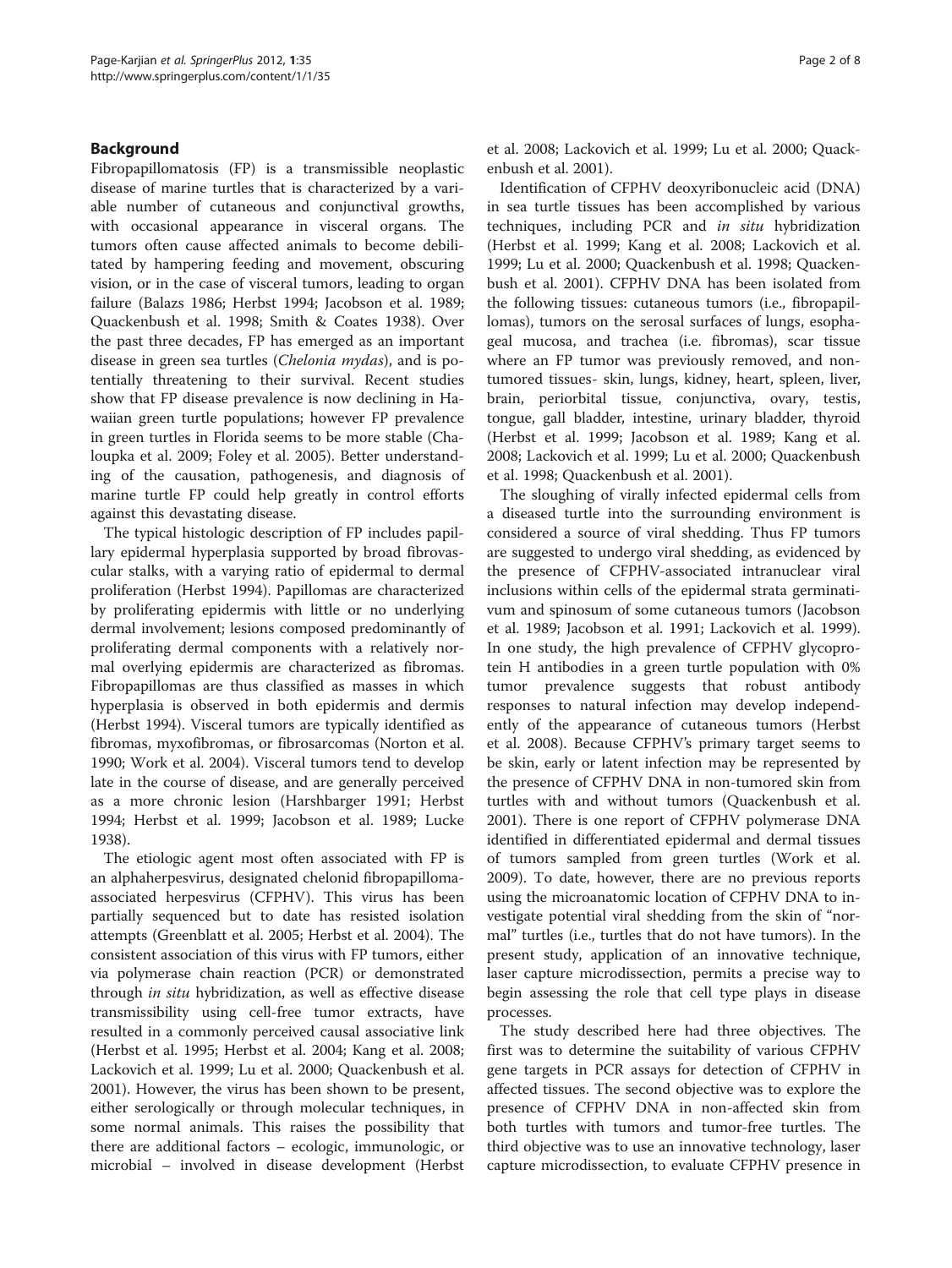epidermal and dermal tissues of normal skin sampled from a tumor-free turtle, in an effort to better identify the tissue location of the CFPHV genome.

# Results

Number of turtles sampled by location, including numbers of turtles with and without tumors, is presented in Table 1. Within six sampling sessions over a three year period, 126 turtles were captured and a total of 201 skin biopsy samples were taken.

Three different primer sets were designed for three CFPHV genes– DNA polymerase catalytic subunit (UL30, pol), capsid maturation protease (UL26), and membrane glycoprotein B (UL27, gB), and these nested CFPHV PCR targets were confirmed according to gene fragment size. The gene targets were further verified by the results of the Clustal<sup>b</sup> multiple sequence alignments, which were conducted on the three nested PCR products- one sample of each type of nested amplicon. Alignment of the sequences revealed that the CFPHV DNA pol PCR product showed 100% (206/206bp) nucleotide sequence similarity; the capsid maturation protease PCR product showed 99.4% (322/324bp) nucleotide sequence similarity; and the membrane glycoprotein B PCR product showed 100% (300/300bp) nucleotide sequence similarity when compared to predicted homologous nucleotide sequences for Hawaiian green turtle herpesvirus, GenBank<sup>a</sup> AF035003 (data not shown).

Results of the primary and nested PCRs for the three target sequences, i.e., DNA pol, capsid maturation protease, and membrane glycoprotein B, are shown in Table [2](#page-3-0). Of the 38 tumor tissues, 89.5% were positive for the polymerase gene target by either primary or nested PCR. Primary PCR for the polymerase gene target was positive for six tumors, whereas nested PCR was positive for polymerase for all but five tumors (86.8%).

Primary PCR for the capsid maturation protease gene target was positive in three tumors; nested PCR was positive for capsid maturation protease in 23 tumors. Primary PCR for the virion membrane glycoprotein B gene target was positive in three tumors; nested PCR was positive for glycoprotein B in 29 tumors.

In all but one case, when turtles with tumors were captured, skin from a non-tumored area was also

Table 1 Number of turtles sampled by location, with and without tumors

| Location      | Total         | <b>Turtles</b>    | <b>Turtles</b>       |  |  |
|---------------|---------------|-------------------|----------------------|--|--|
| Manglar       | turtles<br>69 | with tumors<br>18 | without tumors<br>51 |  |  |
| Culebrita     | 57            |                   | 54                   |  |  |
| <b>TOTALS</b> | 126           | 21                | 105                  |  |  |

collected. None of these 21 skin biopsies were positive by primary PCR, but 47.6% were positive for CFPHV using the nested PCR technique.

Additionally, skin samples were taken from 105 turtles that had no evidence of tumors, and assayed for presence of CFPHV. Of 142 skin biopsies taken from the 105 normal animals sampled, 32.4% were positive for nucleic acid of the virus by PCR. Of these, only 4.3% were positive using the primary PCR technique, and one of these was positive for both capsid maturation protease and membrane glycoprotein B. Of the 46 skin samples which tested positive by nested PCR, 39.1% were positive for both polymerase and capsid maturation protease. Three other normal skin samples were only positive via nested PCR for membrane glycoprotein B.

Using laser capture microdissection, DNA extraction, and the DNA pol target nested PCR protocol, CFPHV DNA was detected in both epidermal and dermal tissues from the skin of a non-tumored turtle. Distinct bands were visualized in the approximately 364bp region of the gel for both epidermal and dermal samples, consistent with the positive control for the CFPHV DNA polymerase gene target. The nested PCR product sequences representing the differentiated dermis and epidermis samples were subjected to Clustal<sup>b</sup> multiple sequence alignment to verify the gene targets. Comparison of the dermis CFPHV DNA polymerase PCR product showed 96% (288/300bp) nucleotide sequence similarity; and comparison of the epidermis CFPHV DNA polymerase PCR product showed 98% (331/338bp) nucleotide sequence similarity when compared to predicted homologous nucleotide sequences for the Hawaiian green turtle herpesvirus DNA polymerase catalytic subunit gene pol (GenBank<sup>a</sup> AF035003). The dermis CFPHV PCR product was noted to be relatively impure, which could explain the low sequence similarity obtained for this product as compared to the other sequences reported here.

# **Discussion**

Of the turtles sampled in Manglar Bay during these six sampling sessions, 30.5% had tumors. At the relatively more pristine Culebrita, 5.3% of turtles sampled had tumors. A Fisher's exact test revealed a significant association between proportion of turtles with FP and location (Manglar Bay vs. Culebrita,  $p = 0.0005$ ,  $\alpha = 0.05$ ). Historical records provided by the Puerto Rico Department of Natural Resources indicate that in past surveys tumors were common in turtles found in Manglar Bay but rare in turtles within the Culebrita aggregation. Specifically, turtles with FP were reported at Manglar Bay with high to medium prevalence, i.e. 57% in 2001–2005 and 30% in 2006–2007 ([Diez et al. 2010\)](#page-6-0). In more recent years, however, FP prevalence has been reported to be as low as 0% at Manglar Bay [\(Patricio et al. 2011](#page-7-0)). Sampling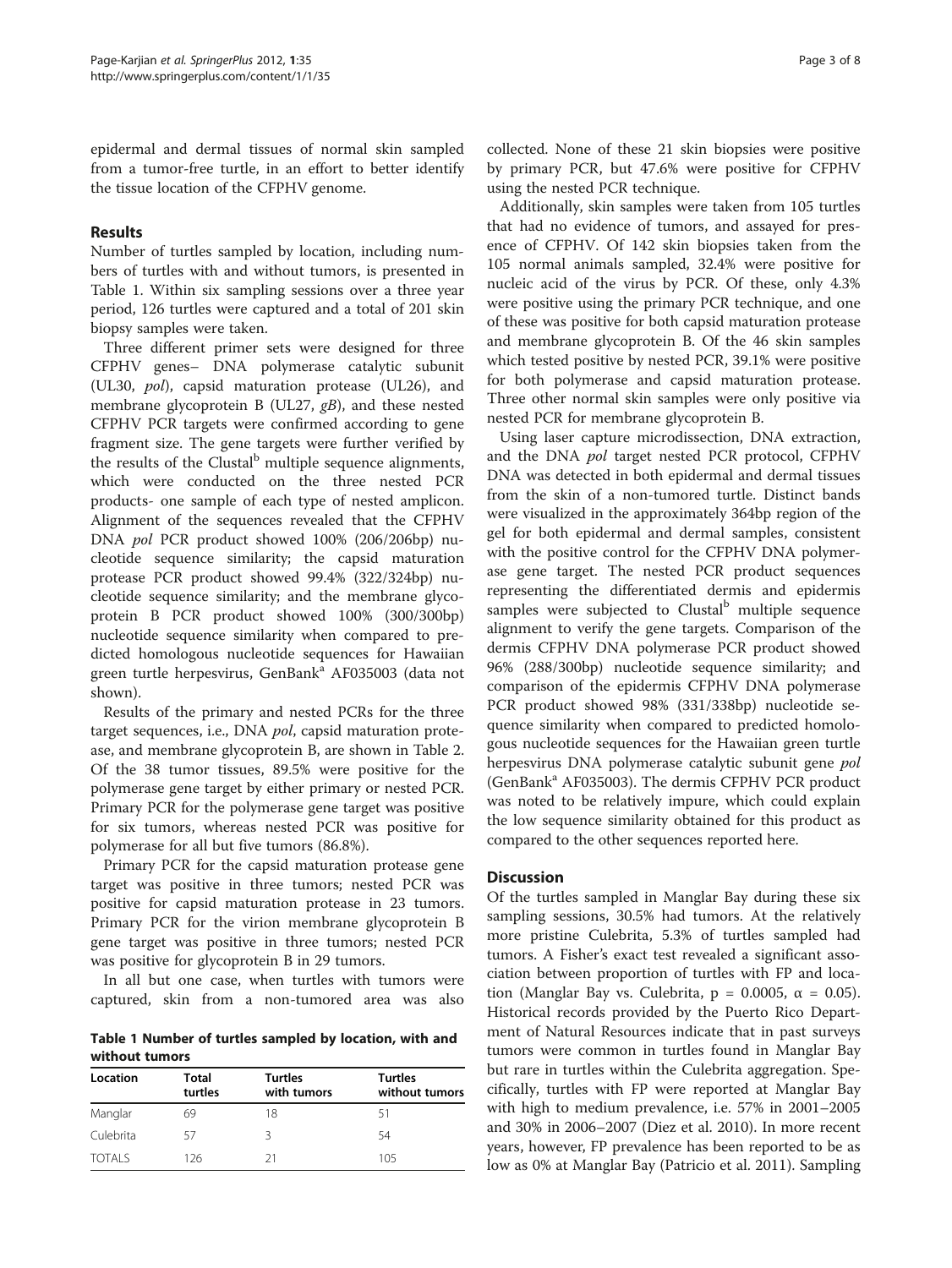| <b>Description of Samples</b> |                             |        | DNA target type |    |                 |    |                |    |  |
|-------------------------------|-----------------------------|--------|-----------------|----|-----------------|----|----------------|----|--|
|                               |                             |        | Polymerase      |    | Capsid protease |    | Glycoprotein B |    |  |
| Location                      | Type of tissue              | Number | P               | Ν  | D               | N  | P              | N  |  |
| Manglar                       | Tumor                       | 29     | 4               | 24 | 3               | 21 |                | 20 |  |
|                               | Skin from turtle with tumor | 18     | $\mathbf 0$     | 8  | 0               | 9  | $\Omega$       |    |  |
|                               | Skin from normal turtle     | 71     | 0               | 21 |                 | 19 | 0              | 17 |  |
| Culebrita                     | Tumor                       | 9      |                 | 9  | $\Omega$        |    |                | 9  |  |
|                               | Skin from turtle with tumor | 3      | $\mathbf 0$     |    | 0               |    | 0              |    |  |
|                               | Skin from normal turtle     | 71     | $\Omega$        | 13 |                 |    |                |    |  |

<span id="page-3-0"></span>Table 2 Number of positive amplifications of target gene partial sequences \* P = primary PCR; N = nested PCR

at Culebrita showed that FP was rare (<1% prevalence) until 2009, when a 40% FP disease prevalence was observed in green turtles captured there [\(Patricio et al.](#page-7-0) [2011](#page-7-0); [Velez-Zuazo et al. 2010\)](#page-7-0).

In this study, the tumors were collected immediately into formalin and then after 12–24 hours, changed to RNase-free PBS. This was logistically necessary, due to the tropical working environment- the high ambient temperatures made it impossible to keep ice frozen for the duration of an entire sampling day. Although this technique worked even with brief formalin fixation, in future studies if freezing the tissues is not feasible a more appropriate technique will be employed to conserve the DNA, such as use of 98% ethanol or a ribonucleic acid (RNA) stabilization reagent. $c$ 

One aim of this study was to determine the suitability of various CFPHV gene targets in PCR assays for detection of CFPHV in affected tissues. To accomplish this, we tested three different gene targets for the CFPHV genome, and applied primary and nested PCR assays to detect the DNA in both tumored and non-tumored tissues. The PCR technique was successful at amplifying the virus from tumors, with polymerase nested PCR performing the most consistently. All but one of the 34 CFPHV-positive tumors yielded a positive result using the nested PCR technique for the polymerase gene target (97.2%). Our results are comparable to other studies which have described the use of nested PCR technique for polymerase gene target to detect CFPHV DNA in tumor tissues. The CFPHV DNA was detected in 100% and 95.7% of tumors examined from green turtles in Hawaii and Florida, respectively ([Lackovich et al. 1999;](#page-7-0) Lu et al. [2000\)](#page-7-0). The study reported here is an important addition to previous work because it compares three different gene targets for CFPHV DNA detection. As expected, the polymerase gene target proved to be superior to the capsid maturation protease and membrane glycoprotein B gene targets in the positive detection of CFPHV DNA. It is vital, however, not to overlook the utility of the alternative gene targets. The one tumor which was negative by nested PCR for polymerase was

positive for CFPHV DNA by nested PCR for both capsid maturation protease and membrane glycoprotein B. So, the overall sensitivity of viral detection may be improved in future studies by the use of these additional targets.

Another aim of this study was to explore the presence of CFPHV DNA in non-tumored skin taken from turtles with and without tumors. In addressing this aim, we found that several normal skin samples taken from tumored turtles were CFPHV positive by PCR. Of 21 biopsies taken from normal shoulder skin in animals that had tumors at other sites, 47.6% were positive by nested PCR for the polymerase gene and occasionally the other two DNA targets. These results agree with those of previous reports documenting CFPHV DNA in normal skin from turtles with tumors. In two studies conducted in Hawaiian green turtles with tumors, 57.1% and 93.3% of skin samples were positive by nested PCR for the polymerase gene, respectively [\(Lu et al. 2000](#page-7-0); [Quackenbush](#page-7-0) [et al. 1998\)](#page-7-0). In normal skin sampled from tumored green turtles in Australia, 45.5% of samples were positive for the polymerase gene by quantitative PCR ([Quackenbush](#page-7-0) [et al. 2001](#page-7-0)).

The CFPHV DNA was also detected in skin from "normal" turtles, i.e., those without any apparent tumors. There were 105 normal turtles captured and biopsied, and 32.4% of 142 biopsy samples were positive for CFPHV. None of these were positive by primary PCR for the polymerase gene, whereas 34 were positive by the nested PCR technique. These results are similar to those reported from another part of the world. Of skin samples from 14 normal green turtles in Australia, 21.4% were positive for the CFPHV polymerase gene by quantitative PCR ([Quackenbush et al. 2001\)](#page-7-0). However, the findings in our study are also contradictory to some other published reports. In a study on non-tumored, stranded green turtles in Florida, all skin samples were negative by nested PCR for the CFPHV polymerase gene ([Lackovich et al. 1999](#page-7-0)). In two studies conducted in Hawaiian green turtles, all skin samples from normal green turtles were negative by nested PCR [\(Lu et al. 2000](#page-7-0); [Quackenbush et al. 1998](#page-7-0)). The differences in these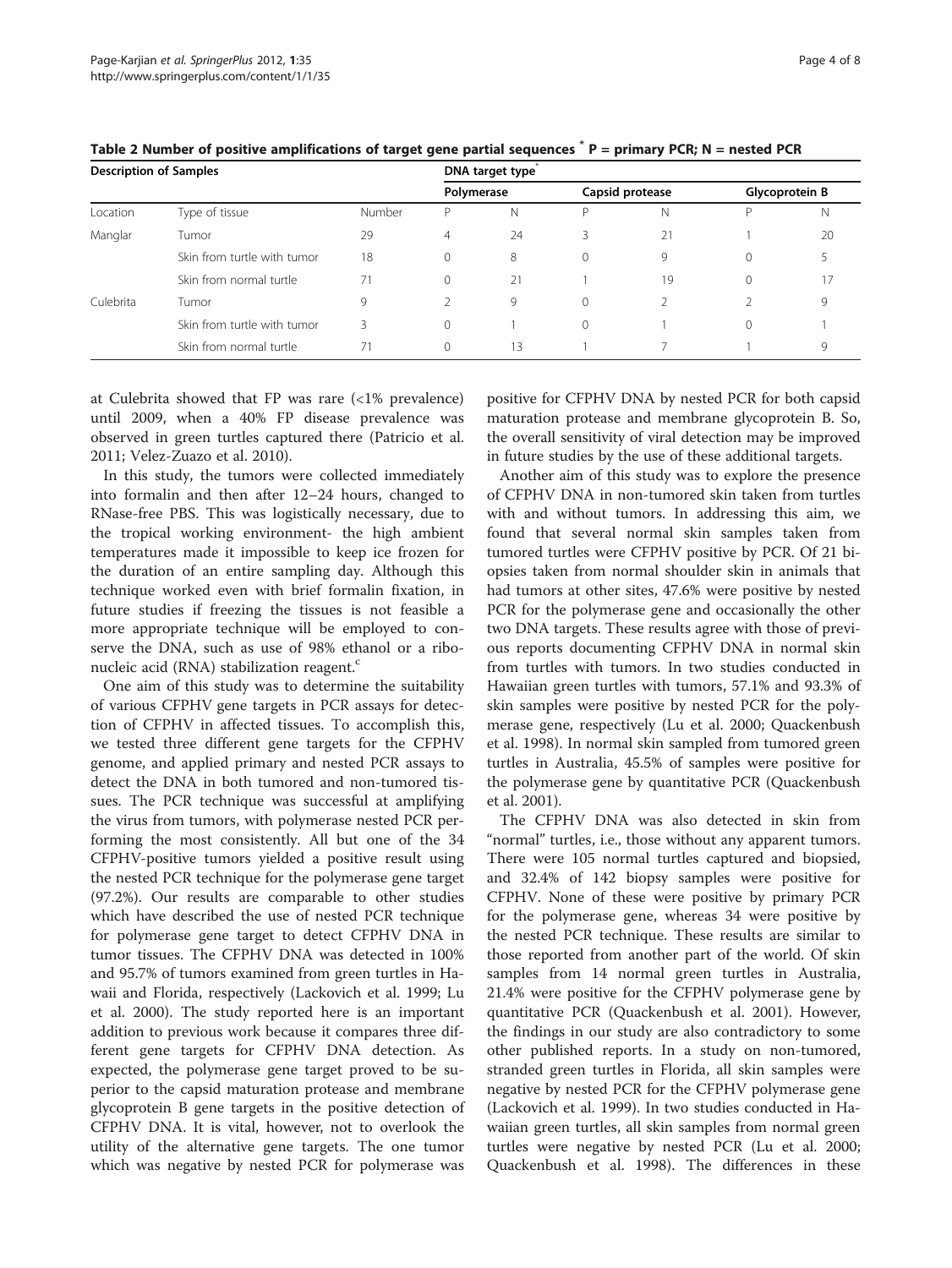various studies are not easily explained. Some natural variations can be expected based on the widely different geographic regions, population genetics, and overall environmental considerations. But also, some of the differences in the reported works may be a function of sample size. The work presented here represents a significant contribution to the existing research because the sample size is considerably larger than any previously reported, and may be a more accurate representation of the true nature of the situation.

Separation of dermis and epidermis can be accomplished by gross dissection alone; however, dissection of tissues inherently could lead to sample contamination by unsolicited cell types. Laser capture microdissection allows for precise localization of a specific segment of nucleic acid within a histologic section. As such, this technique was applied to address the third aim of our study: to better identify the precise tissue location of the CFPHV genome in skin sampled from a non-tumored turtle. We employed laser capture microdissection to determine whether CFPHV DNA in a non-tumored section of skin might be harbored in epidermis or dermis, or both. We specifically chose to use skin from a "normal" turtle, and we used a biopsy that had previously been shown to contain CFPHV nucleic acid via PCR. Separating samples from epidermis and dermis yielded surprising results- the viral nucleic acid was present in both portions. A previous study documents CFPHV DNA in both dermis and epidermis of FP tumors, with higher levels in the dermis ([Work et al. 2009\)](#page-7-0). Because viral particles have routinely been observed in epidermal cells of tumored skin, it is generally assumed that tumored skin undergoes viral shedding, at least periodically, and that transmission may occur in this manner. But our findings are notable in that we also found viral nucleic acid in differentiated tissues of normal turtle skin, suggesting there may be viral shedding from nontumored turtles as well. Additionally, the identification of viral nucleic acid in dermis as well as epidermis raises the possibility that the infection is much more than an epidermal infection, but that there may be systemic cells that also harbor the virus.

# Conclusions

The results of this study constitute a meaningful contribution to related evidence that CFPHV infection may be common relative to disease incidence, and support the idea that aspects of the environment and host may play a transforming role in FP disease expression. This idea is further supported by phylogenetic analyses of CFPHV which show evidence of low viral mutability, suggesting coevolution of the virus with marine turtle hosts over millennia and a potential for external factors to affect disease expression ([Herbst et al. 2004;](#page-7-0) Patricio et al. [2012](#page-7-0)). It is known that turtles develop FP after they recruit to nearshore habitat locations as juveniles [\(Ene](#page-6-0) [et al. 2005](#page-6-0); [Herbst et al. 2008](#page-7-0)). Previous studies show that land use near areas where turtles feed may influence disease rates, with elevated FP incidence grouped in watersheds with high nitrogen-footprints [\(Dailer et al.](#page-6-0) [2010](#page-6-0); [dos Santos et al. 2010;](#page-6-0) [Van Houtan et al. 2010](#page-7-0)). Sites with high FP prevalence, such as the Manglar Bay sampling site in this study, may serve to amplify the disease transmission cycle, since tumors are a known source of viral transmission ([Herbst et al. 1995; Herbst](#page-7-0) [et al. 1996](#page-7-0); [Herbst et al. 2008\)](#page-7-0). Future studies involving laser capture microdissection should include evaluation of a larger sample size to validate the accuracy of our conclusions. Determining exactly which circulating cells may be infected could have great value in further understanding of this disease and aid in devising more effective control measures.

# **Methods**

#### Animals

In the Culebra archipelago of eastern Puerto Rico, two aggregations of green sea turtles were sampled for tumors over a period of three years. One aggregation was sampled in Manglar Bay, a basin on the island of Culebra which has relatively high levels of human activities and waste water runoff  $(18-18'13'' \text{ N}, 065-15'19'' \text{ W})$ . The other aggregation was sampled at the more pristine cay preserve of Culebrita (18-18'53" N, 065-13'44" W). Based on telemetry data tracking the movements of turtles found in Manglar Bay, these two aggregations were thought to commingle at night at a reef between the two sites [\(Diez et al. 2010](#page-6-0)). This is an assumption, however, since transmitters were not deployed on turtles found at Culebrita. According to mitochondrial DNA analysis, Manglar Bay and Culebrita green turtle aggregations recruit from multiple rookeries belonging to all five Atlantic and Caribbean Regional Management Units [\(Velez-](#page-7-0)[Zuazo et al. 2010](#page-7-0); [Wallace et al. 2010\)](#page-7-0).

A total of 126 green turtles were captured by netting and subsequently released, during six different time intervals over the three-year period 2004–2007. All were classified as juveniles, defined by a curved carapace length < 65 cm ([Patricio et al. 2011](#page-7-0)). Because to date there is no available report on the somatic growth and maturity stages of these aggregations, this age-size classification is arbitrary; however it is based on similar, previously used classifications ([Bresette et al. 2010](#page-6-0); [Chaloupka & Limpus 2001\)](#page-6-0).

# Biopsy procedure

Following disinfection (Betadine) of the sampling tissue, tumors and/or normal skin from affected animals were either surgically removed or biopsied using a 6mm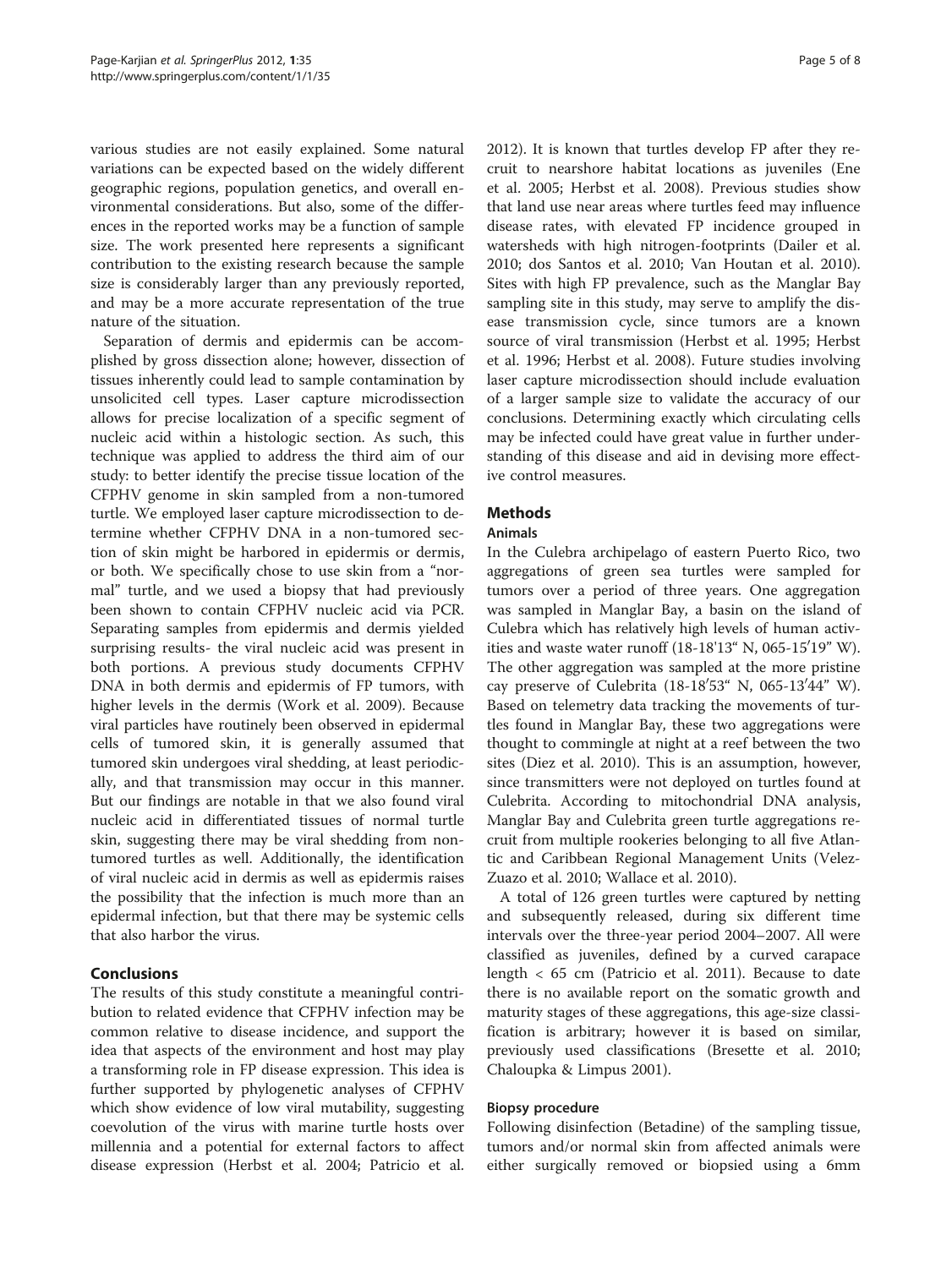diameter punch. A punch biopsy of normal, nontumored skin on the shoulder area was also taken from all animals, whether or not they were affected by FP. Tissues were placed in 10% buffered formalin for 12–24 hours, then cut in half and placed in diethyl pyrocarbonate (DEPC) treated phosphate-buffered saline (PBS, pH 7.6) and kept at 4°C. After transportation to the laboratory (1–2 weeks), they were kept at -80°C until assayed. All procedures were performed under the regulatory authorities of federal and state permit (US NMFS: Permit NO. 1253 and PRDRNA 12-EPE-04) and Animal Care and Use Protocols at the University of Georgia.

# PCR and sequencing protocol

Up to 25mg of tissue was minced into small pieces and placed into a 1.5ml microcentrifuge tube with 200μl of tissue lysis buffer containing  $600 \text{mAU}$  of Proteinase K.<sup>d</sup> Tissues were incubated at 55°C until completely dissolved. Total DNA was extracted using the DNeasy tissue kit.<sup>d</sup> Final concentration was determined by spectrophotometric analysis, using the ratios of absorption at 260nm versus 280nm to ensure DNA purity. A final concentration of 0.1-1  $\mu$ g/ $\mu$ l was used for the PCR reactions. The oligonucleotide primers were designed according to the Hawaii green turtle herpesviral (fibropapilloma) genes, GenBank<sup>a</sup> AF035003, representing a highly conserved region of the herpesviral DNA ([Green](#page-6-0)[blatt et al. 2005](#page-6-0); [Quackenbush et al. 1998](#page-7-0); [Quackenbush](#page-7-0) [et al. 2001\)](#page-7-0). Three different pairs of primers were designed for three different genes of the herpesvirus – DNA polymerase catalytic subunit (UL30, pol), capsid maturation protease (UL26), and membrane glycoprotein B (UL27,  $gB$ ). All primers were manufactured by Integrated DNA Technologies, Inc.<sup>e</sup>

The primary PCR primers and nested PCR primers were designed as follows: the forward and reverse primers for the primary PCR target to DNA polymerase catalytic subunit pol  $(5' - AGC$  ATC ATC CAG GCC  $CACA$  AT  $CTG-$  3', 5'  $-CGG$   $CCA$   $GTT$   $CCG$   $GCG$  $CGT CGA CCA  $-3'$ , respectively) result in an amplifi$ cation product of approximately 445bp. These primers were used exactly as described by previous investigators ([Lu et al. 2000](#page-7-0)). The forward and reverse primers for the nested PCR target to DNA polymerase catalytic subunit  $(5'$  —CGG CGA GCC GAA ACG CTC AAG G—  $3', 5'$  $-{\rm TCC}$  GTT CCC CAG CGG GTG TGA A $-$  3 $^{\prime})$  result in an amplification product of approximately 364bp.

The primary and nested PCR primers of capsid maturation protease were designed according to the 3357 to 5006 region of the Hawaiian green turtle herpesviral gene (GenBank<sup>a</sup> AF035003), using Primer3 software<sup>f</sup>. The forward and reverse primers for the primary PCR target to capsid maturation protease  $(5' - AGA GCG$  $\,\mathrm{AGG}$  GTT TAG GCT GGA C $-$  3 $^\prime$ , 5 $^\prime$   $-$ CAA TGC

CGC CCT TCC TCG TCG  $G - 3'$ , respectively) result in an amplification product of approximately 495bp, and the forward and reverse primers for the nested PCR target to capsid maturation protease  $(5' - GAT CAC AAG)$  $GAC CGA TGC ACG G - 3', 5' - AGC GGT TTC$ ATC GTA TAT CGC  $G - 3'$ , respectively) result in an amplification product of approximately 324bp.

The primary and nested PCR primers of membrane glycoprotein B were designed according to the 5155 to 7713 region of the Hawaiian green turtle herpesviral gene (GenBank<sup>a</sup> AF035003), using Primer3 software<sup>f</sup>. The forward and reverse primers for the primary PCR target to virion membrane glycoprotein B  $(5' - GTG)$  $CGC$  ACT TCC GTA ATC TCG TCC $-3'$ , 5'  $-CAG$ AGA CGC CAC CTT TAC TCA GGT— 3', respectively) result in an amplification product of approximately 534bp, and the forward and reverse primers for the nested PCR target to virion membrane glycoprotein B  $(5'$   $-AGT$  AGG GAA GCA GCT CGT TGT  $G-3'$ , 5'  $-CGA CGT$  AAC GGT ATG GGA GCT G $-3'$ , respectively) result in an amplification product of approximately 300bp.

To ensure that our findings were not the result of contamination, PCRs were run with two negative controlsboth a chicken liver genome template and no genome template. The PCR products were electrophoresed to determine size, along with equivalent plasmid inserts for comparison. Prior to this study, the three gene targets were each cloned into plasmids, and the sequences were verified via multiple sequence alignment ([Kang et al.](#page-7-0) [2008](#page-7-0)). These equivalent plasmid inserts were electrophoresed along with all test samples for size comparison, as positive controls. The PCR products with the same size and corresponding plasmid type were considered a positive product. The PCR products were resolved on 1% agarose gels. For three PCR products (one sample of each type of nested amplicon), bands of the appropriate size were excised and purified using the QIAquick Gel Extraction Kit.<sup>d</sup> Capillary (Sanger) DNA sequencing was performed using the BigDye Terminator Kit<sup>g</sup>, and analyzed on a 3730 XL, 96-well capillary electrophoresis  $DNA$  sequencing system<sup>g</sup> at the Georgia Genomics Facility at the University of Georgia. Viral sequences were compared to the Hawaiian green turtle herpesvirus,  $GenBank<sup>a</sup>$  AF035003, using Clustal<sup>b</sup> multiple sequence alignment to verify the gene targets according to DNA identity.

# Laser capture microdissection protocol

The biopsy sample evaluated was composed of nontumored skin removed from the shoulder of a turtle without tumors. The tissue was placed in 10% buffered formalin for 1–2 weeks, then placed in a tissue cassette and embedded in paraffin. Paraffin-embedded tissue was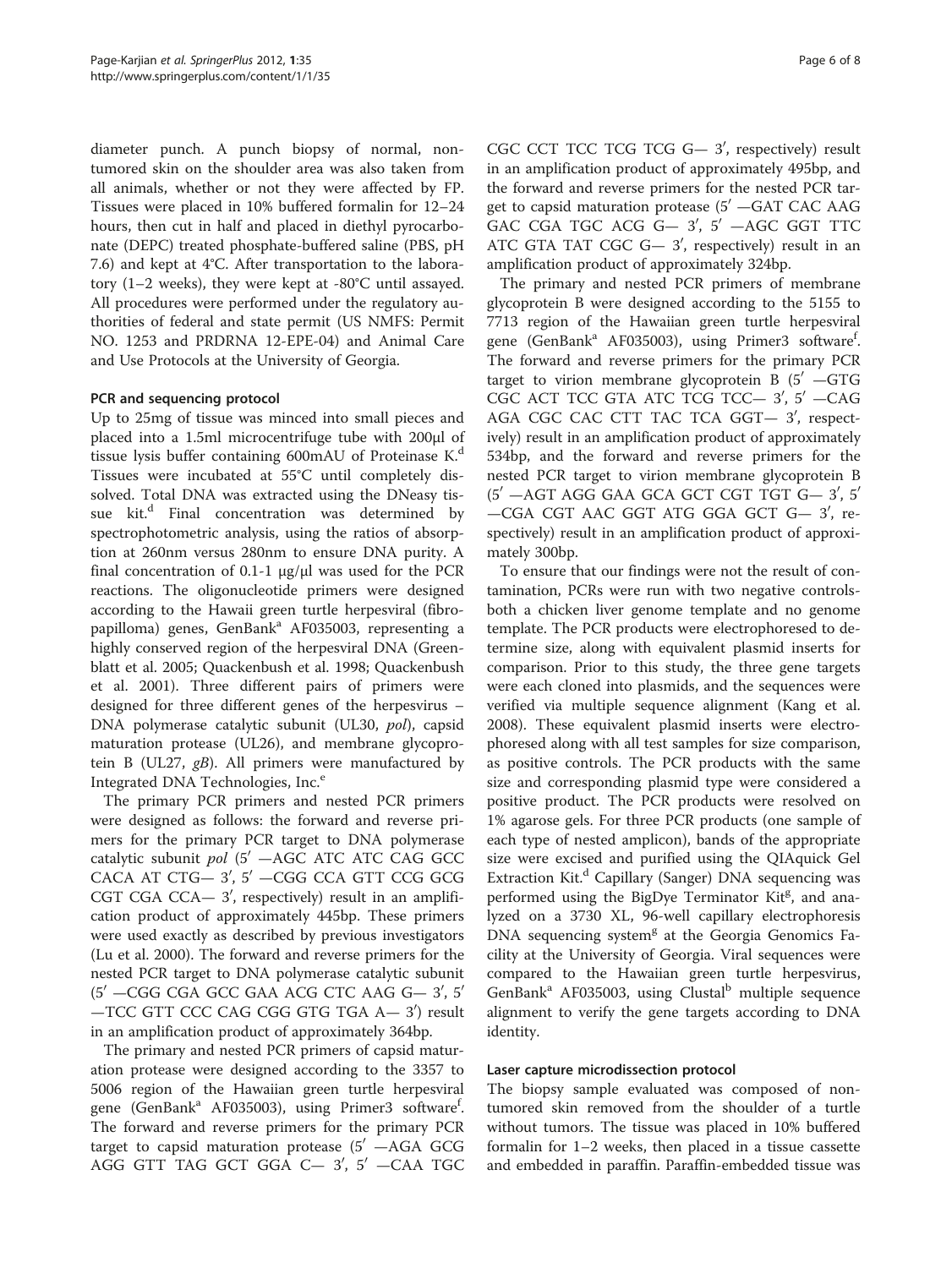<span id="page-6-0"></span>cut into 5-10μm sections, three of which were mounted on a polyethylene naphthalate, 1.35μm membrane-slide. The tissue sections were stained using routine hematoxylin and eosin staining techniques. Epidermal and dermal tissues were microscopically visualized and differentiated, and four samples from each of the two tissue types were traced and microdissected. Microdissected samples were then cleanly removed using two separate isolation caps, one for each tissue type, which rested on a membrane and thus had no direct contact with the specimen. $h$  The membranes, contained within 1.5ml microcentrifuge tubes, were inundated with 180μl of tissue lysis buffer and  $12$ mAU of Proteinase K.<sup>d</sup> Tissues were successively incubated at 56°C and 90°C until completely dissolved. Total DNA was extracted using a DNA FFPE Tissue Kit, $d$  and primary and nested PCR for the polymerase gene target were performed, as previously described. The negative control of no genome template was used in these PCR assays; as a positive control, we used the DNA polymerase catalytic subunit pol equivalent plasmid insert as described above. The dermis and epidermis PCR products were resolved on a 1% agarose gel, and bands of the appropriate size were excised, purified using the QIAquick Gel Extraction Kit<sup>d</sup>, and sequenced<sup>g</sup> by the Georgia Genomics Facility at the University of Georgia as previously described. These viral sequences were compared to that of the Hawaiian green turtle herpesvirus, GenBank<sup>a</sup> AF035003, using Clustal<sup>b</sup> multiple sequence alignment to verify the gene target according to DNA identity.

# **Endnotes**

<sup>a</sup>GenBank, National Center for Biotechnology Information, Bethesda, MD.

b Clustal W/X software, version 2.0.12, Conway Institute UCD, Dublin, Ireland.

RNAlater, Qiagen, Valencia, CA USA.

<sup>d</sup>Qiagen, Valencia, CA USA.

e Integrated DNA Technologies (IDT), Coralville, IA USA.

f Primer3 software, version 0.4.0, Humana Press, Totowa, NJ USA.

<sup>g</sup>Applied Biosystems, Life Technologies Corporation, Carlsbad, CA USA.

<sup>h</sup>Molecular Machines and Industries, Haslett, MI USA.

#### Abbreviations

CFPHV: Chelonid fibropapilloma-associated herpesvirus; PCR: Polymerase chain reaction; DNA: Deoxyribonucleic acid; FP: Fibropapillomatosis; RNA: Ribonucleic acid; DEPC: Diethyl pyrocarbonate; PBS: Phosphate buffered saline; US NMFS: UNITED STATES NATIONAL MARINE FISHERIES SERVICE.

#### Competing interests

The authors declare that they have no competing interests.

#### Authors' contributions

APK carried out the laser capture microdissection and corresponding nested PCR assays, and composed the updated and revised manuscript. FT led the experimental conception and design, led the sampling expeditions, contributed to PCR analysis of samples, contributed to data analysis and interpretation, and drafted the original manuscript. JZ led the PCR primer and assay development and execution, and was responsible for sequencing and alignment of PCR products. SR assisted in sampling and performed health examinations on sampled turtles. CD assisted in sampling and led the Puerto Rico-based research team. PAM assisted in sampling and performed ocular tumor biopsies and removals. DM assisted in sampling and data collection, and contributed to expedition coordination. CB contributed to experimental conception, design, coordination and implementation, and assisted in drafting and revising the manuscript. All authors read and approved the final manuscript.

#### Acknowledgements

This research was supported in part by the Morris Animal Foundation, Grant ID# D05ZO-042. Turtle capture funding was provided by the US NMFS Section 6 Program. The authors thank Dr. Albert Camus for use of the laser capture microdissection equipment.

#### Author details

<sup>1</sup>Department of Pathology, University of Georgia, College of Veterinary Medicine, Athens, GA 30602, USA. <sup>2</sup>Foreign Animal Disease Diagnostic Laboratory, USDA-APHIS, Plum Island, Greenport, NY 11944, USA. <sup>3</sup>Zoo Atlanta, Atlanta, GA 30315, USA. <sup>4</sup>Puerto Rico Department of Natural and Environmental Resources, San Juan 00906-6600, Puerto Rico. <sup>5</sup>Department of Small Animal Medicine and Surgery, University of Georgia, College of Veterinary Medicine, Athens, GA 30602, USA. <sup>6</sup>Caribbean Center of Marine Studies, Lajas 00667-0585, Puerto Rico.

#### Received: 7 September 2012 Accepted: 5 October 2012 Published: 17 October 2012

#### References

- Balazs GH (1986) Fibropapillomas in Hawaiian green turtles. Mar Turt Newsl 39:1–3
- Bresette MJ, Witherington BE, Herren RM, Bagley DA, Gorham JC, Traxler SL, Crady CK, Hardy R (2010) Size-class partitioning and herding in a foraging group of green turtles Chelonia mydas. Endanger Species Res 9:105–116
- Chaloupka M, Balazs GH, Work TM (2009) Rise and fall over 26 years of a marine epizootic in Hawaiian green sea turtles. J Wildl Dis 45:1138–1142
- Chaloupka M, Limpus C (2001) Trends in the abundance of sea turtles resident in southern Great Barrier Reef waters. Biol Cons 102:235–249
- Dailer M, Knox RS, Smith JE, Napier M, Smith CM (2010) Using delta-15 N values in algal tissue to map locations and potential sources of anthropogenic nutrient inputs on the island of Maui, Hawaii, USA. Mar Poll Bull 60:655–671
- Diez CE, van Dam RP, Velez-Zuazo X, Torres F, Scharer M, Molina M (2010) Habitat and population assessment of Caribbean green turtle aggregations inhabiting the Culebra Archipelago's coastal waters. In: Dean K, Lopez-Castro MC (eds) Proceedings of the 28th Annual Symposium Sea Turtle Biology Conservation, 2008. NOAA Tech Memo NMFS-SEFSC, US Department of Commerce, Miami, FL, p 272
- dos Santos RG, Martins AS, Torezani E, Baptistotte C, Farias JDN, Horta PA, Work TM, Balazs GH (2010) Relationship between fibropapillomatosis and environmental quality: a case study with Chelonia mydas off Brazil. Dis Aquat Organ 89:87–95
- Ene A, Su M, Lemaire S, Rose C, Schaff S, Moretti R, Lenz J, Herbst LH (2005) Distribution of chelonid fibropapillomatosis-associated herpesvirus variants in Florida: molecular genetic evidence for infection of turtles following recruitment to neritic developmental habitats. J Wildl Dis 41:489–497
- Foley AM, Schroeder BA, Redlow AE, Fick-Child KJ, Teas WG (2005) Fibropapillomatosis in stranded green turtles (Chelonia mydas) from the eastern United States (1980–98): trends and associations with environmental factors. J Wildl Dis 41:29–41
- Greenblatt RJ, Work TM, Dutton P, Sutton CA, Spraker TR, Casey RN, Diez CE, Parker D, St Ledger J, Balazs GH, Casey JW (2005) Geographic variation in marine turtle fibropapillomatosis. J Zoo Wildl Med 36:527–530
- Harshbarger JC (1991) Sea turtle fibropapillomas cases in the registry of tumors in lower animals. In: Balazs GH, Pooley SG (eds) Research plan for marine